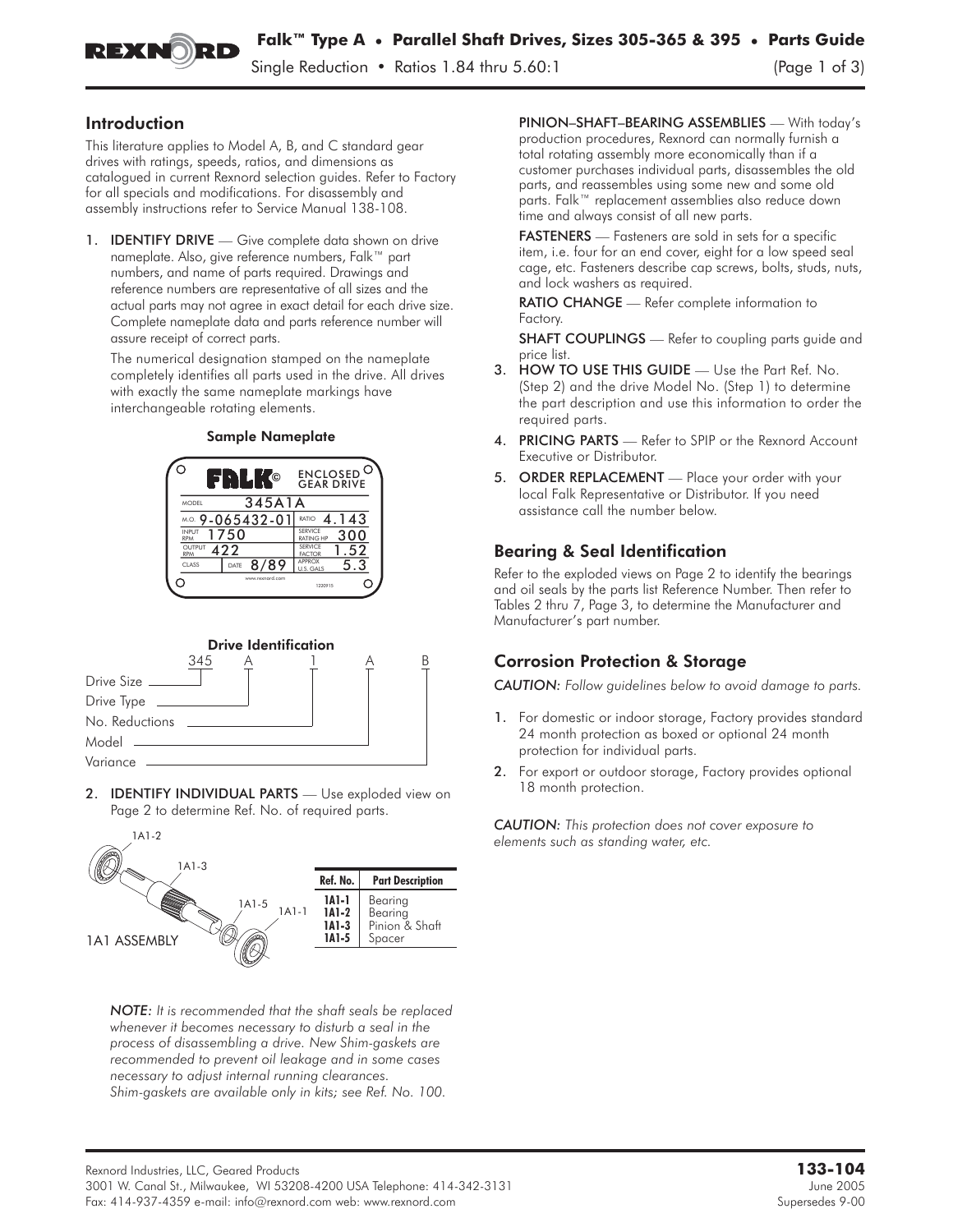(Page 2 of 3) Single Reduction • Ratios 1.84 thru 5.60:1

REXNO

RD



|  | <b>TABLE 1 - Parts List</b> |
|--|-----------------------------|
|--|-----------------------------|

**133-104** Rexnord Industries, LLC, Geared Products June 2005 3001 W. Canal St., Milwaukee, WI 53208-4200 USA Telephone: 414-342-3131 Fax: 414-937-4359 e-mail: info@rexnord.com web: www.rexnord.com